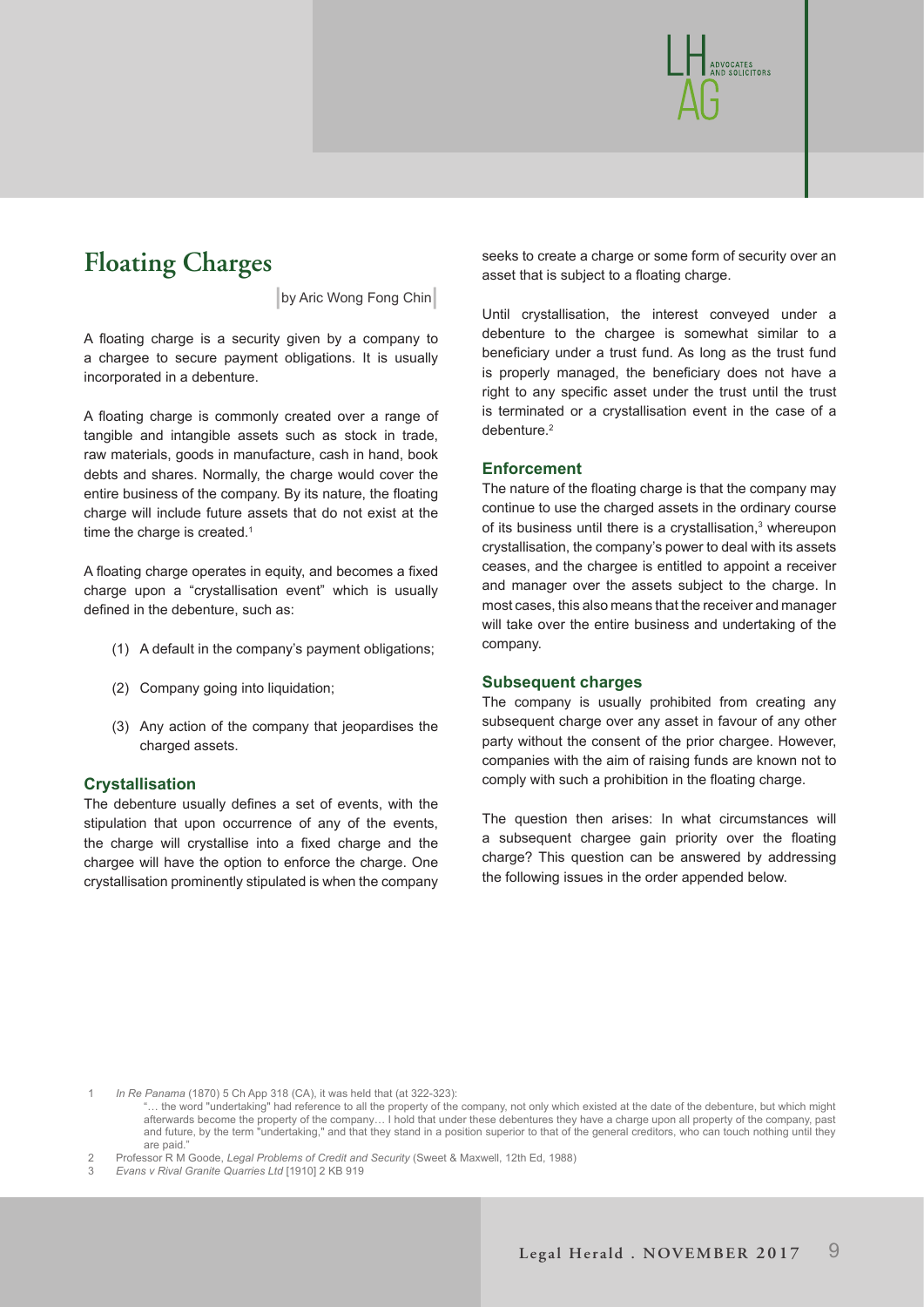#### *(1) Registration*

The company is required to register the charge within 30 days of its creation.4 If this is not done, the charge would be void against the liquidator and any creditors of the company.<sup>5</sup> If this happens, the charge will not secure the priority of the chargee and the chargee will effectively be relegated to the position of an unsecured creditor.

To avoid possible non-registration by the company, any person interested in the charge may register the charge before the end of the period allowed for registration.<sup>6</sup>

Registration is essential for the chargee to establish any form of priority over the asset of the company.

## *(2) Restriction*

Because a chargee's interest in a floating charge does not attach until crystallisation, it is commonly stipulated in the debenture that the company is not to create any charge or security over any asset that is subject to the floating charge.

Common prohibitions include parting with possessions, transferring, selling, leasing or otherwise disposing of the assets charged except in the ordinary course of business.

A subsequent chargee who has notice of the floating charge and of the restriction against dealings with the assets under the floating charge will not gain priority.<sup>7</sup>

#### *(3) Notice*

The registration of the charge does not require that a copy of the debenture be lodged. It only requires that a prescribed form containing the particulars be lodged.<sup>8</sup> It is therefore prudent for a chargee to provide not only the particulars of the assets subject to the charge but also the restriction against the dealings with the assets and creation of subsequent charges.

It has been held that documents lodged with the Companies Commission are deemed public documents, and parties who deal with the company are deemed to have constructive notice of its contents and put on inquiry of the same where necessary.9

If the full details of the prior chargee's charge, in particular the restriction, appear in the documents filed with the Companies Commission, it would be inequitable for a subsequent chargee to argue that it had gained priority without notice of the prior chargee's interest.<sup>10</sup>

#### *(4) Consent/Waiver*

It is not uncommon for the chargee to agree to waive its interest in favour of a subsequent chargee for specific assets. The advantage to the chargee for giving such a waiver would be in allowing the company to strengthen its financial condition by accessing other funds, thereby indirectly protecting the interest of the chargee.

A waiver by the prior chargee cannot be withdrawn as the subsequent chargee would have acted in reliance of it.

4 Companies Act 2016, s 355

- 7 *Kay Hian & Co (Pte) v Jon Phua Ooi Yong & Ors* [1989] 1 MLJ 284 (SGHC) at 287
- The form currently in use is similar to Form 34, Companies Act 1965
- 9 *KL Engineering Sdn Bhd & Anor v Arab Malaysia Finance Bhd* [1994] 2 CLJ 480 (SC)
- 10 *Wilson v Kelland* [1910] 2 Ch 306; *Kay Hian & Co (Pte) v Jon Phua Ooi Yong* [1989] 1 MLJ 284, at 287

<sup>5</sup> *Ibid*, s 352(2)

<sup>6</sup> *Ibid*, s 352(8)